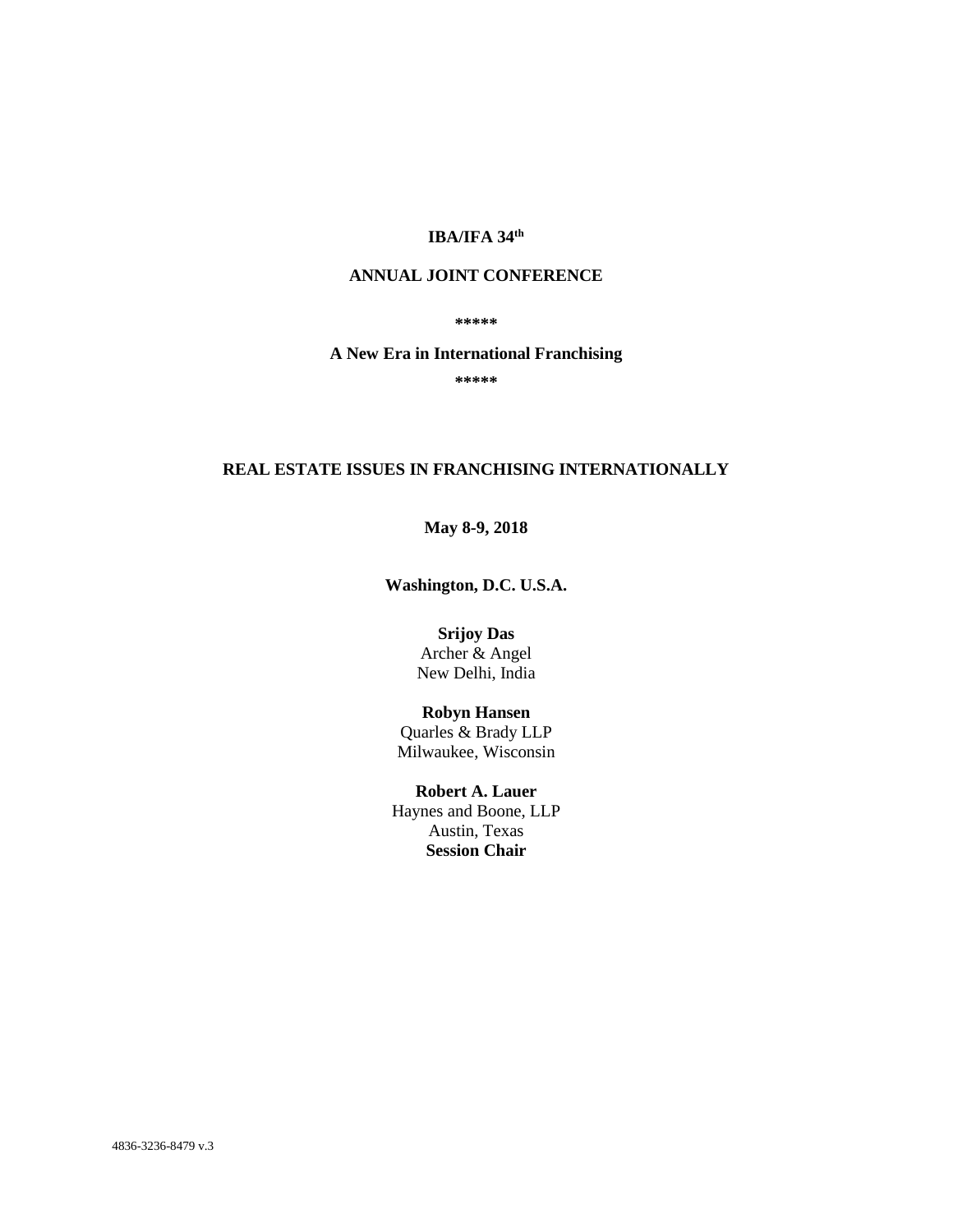# **Table of Contents**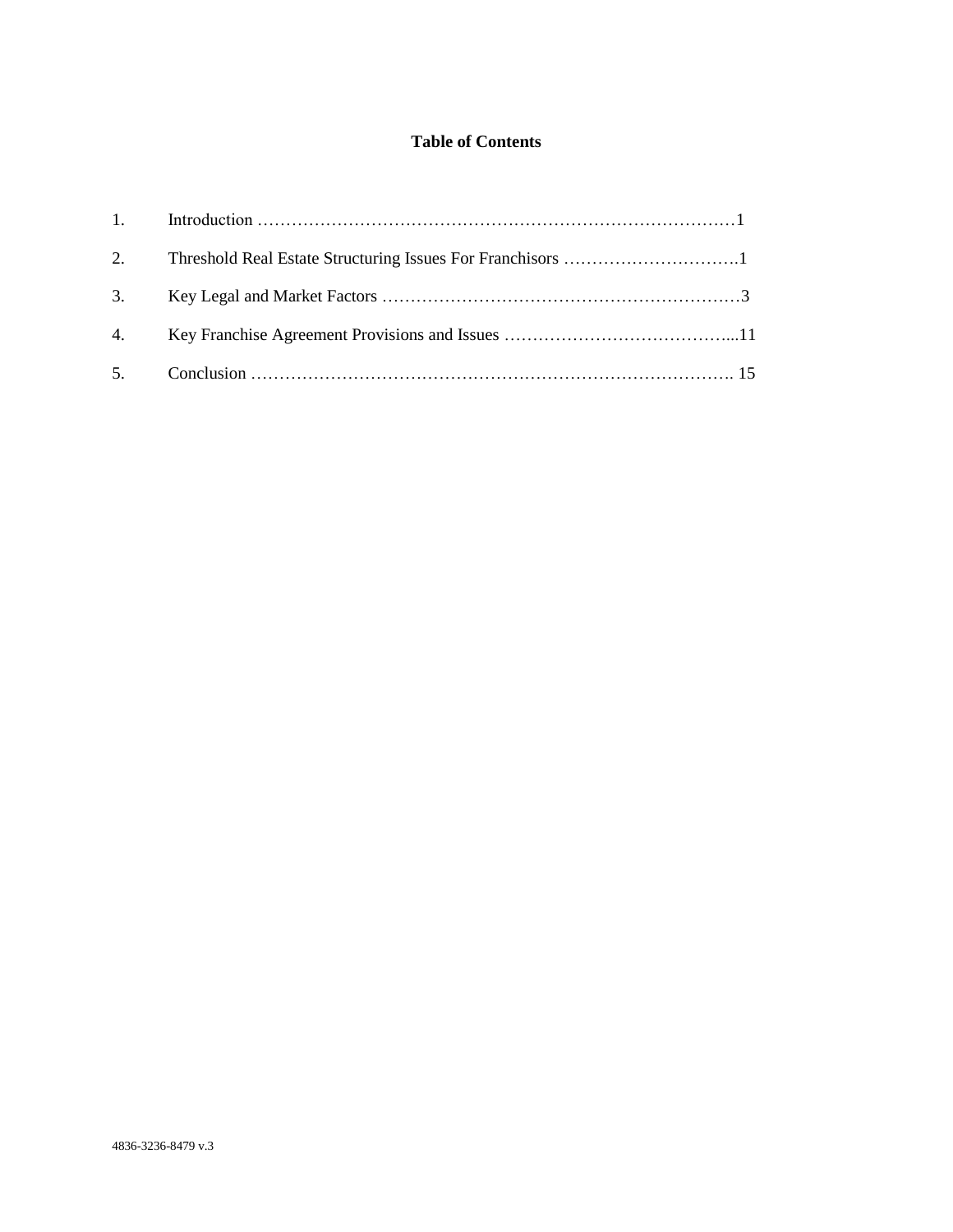### **1. Introduction**

There is a famous line in a baseball movie: "If you build it, they will come." If only it was that simple in the real world of franchising. While franchisors and franchisees are generally in the business of marketing and selling some type of products or services and much of the effort goes to building the brand and goodwill associated with the business as a whole, in many cases it is the physical real estate on which the franchised businesses are located (for a fixed premised business such as a hotel or restaurant) or the geographic area in which the franchised businesses perform services (for a mobile business) that really determines success for the individual business and sometimes the brand as a whole.

Making both macro and micro decisions regarding real estate norms for any franchise system can be a harrowing experience. Just as all franchisees tend to consider themselves experts in marketing and advertising, so too do many franchisees consider themselves experts in the real estate field, especially in their home market. Making these types of decisions in a franchisor's home jurisdiction is difficult enough, but when it comes to international franchising, the laws, rules, regulations as well as the customs, practices and other norms very widely and may seem unique, different or downright strange to foreign franchisors. This paper explores how real estate markets, leasing norms and strategies used to find and secure real estate can vary significantly from country to country around the world, and what is important for any franchisor considering expansion to an international market to take into consideration.

## **2. Threshold Real Estate Structuring Issues For Franchisors**

In an ideal world, a franchise system will replicate their systems in place in their home jurisdiction when they go abroad. With respect to real estate, the structure used at home might be difficult or impossible to replicate. While Section III of this paper explores reasons why certain structures may not be legal or practical, this Section outlines generally some of the structures that franchisors may use at home and/or abroad. While this Section provides certain pros and cons for the different structures, there is of course no "one size fits all" structure and what might be ideal for one system may be completely inappropriate for another system.

### **2.1 Franchise Plus Lease Programs**

Purchasing and developing a franchise is expensive, and the real estate for the franchised business (particularly a fixed premises business) is almost always one of the most expensive cost outlays for a franchisee, especially if purchasing the real estate for the business. Some of the more prosperous early franchisors (such as McDonald's and IHOP as well as many gas station franchisors) sought to control not only the brand but also the real estate by offering franchises along with a lease for the property.

These so called "franchise plus lease" programs involve a franchisor that has the capital and real estate expertise to locate and then purchase or lease the real estate and package the franchise and real estate in a franchise offering to a franchisee. The franchisee signs a franchise agreement and a lease or sublease (that are almost always cross defaulted), and the franchisor has the added protection of controlling the real estate if the franchisee fails. Of course, many franchisors focus on franchising as a growth method to avoid the capital outlays, additional expertise and potential long term and contingent liabilities (loans, ground leases, guarantees, etc...) that come with owning a lot of real estate so these "franchise plus lease" programs are not for every franchisor.

While this model does not seem to be in vogue any longer in the United States (especially after various real estate crashes and the circa 2008 lending crisis), the authors are aware that this model is still used in Canada by several larger franchisors and might be ripe for use in other jurisdictions where real estate norms might favor the type of larger entities owning and controlling real estate.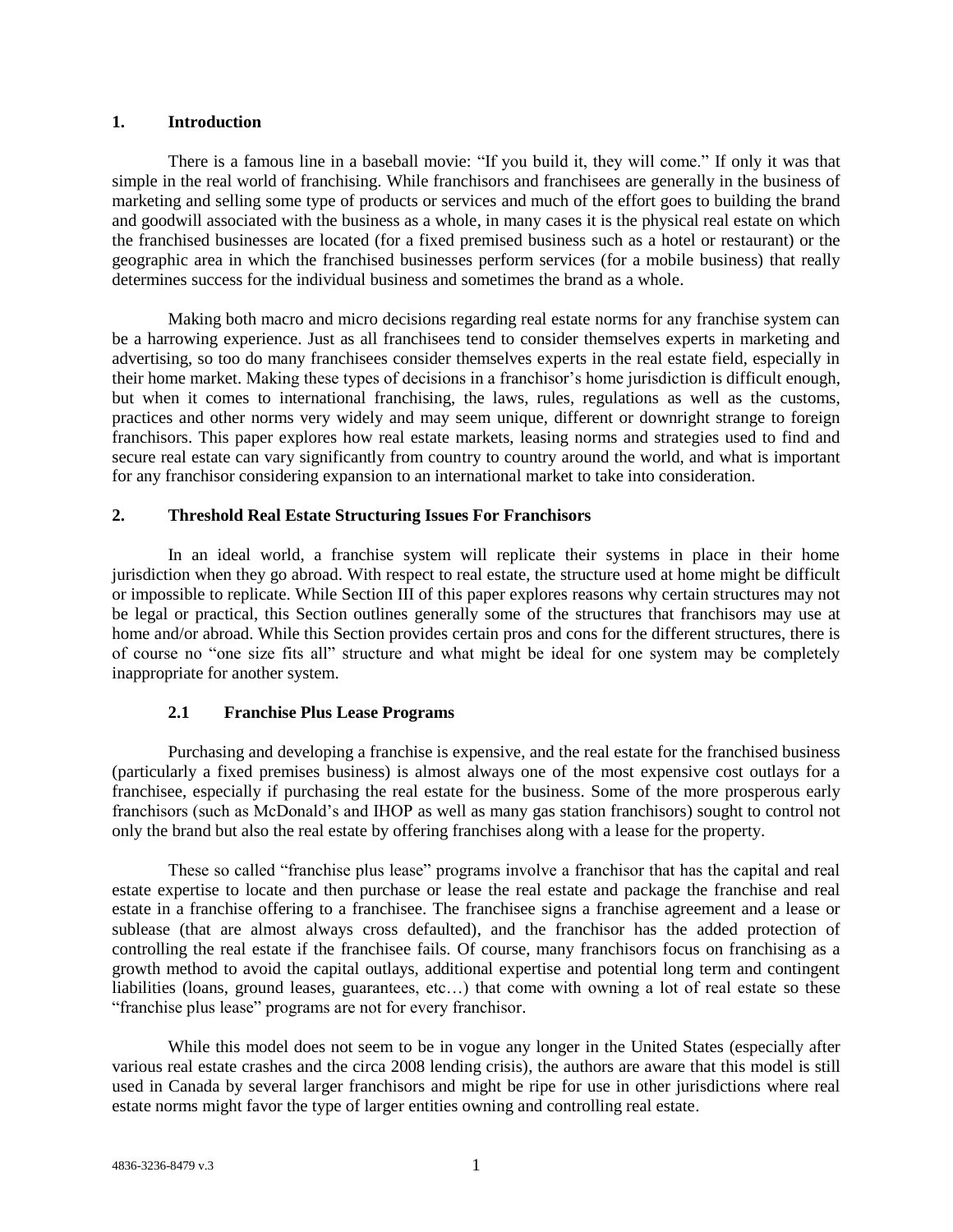# **2.2 Turnkey Programs**

Another type of program akin to, and that sometimes morphs into, "franchise plus lease" programs are so called "turnkey" programs. Turnkey programs tend to start life similar to a "franchise plus lease" program in that the franchisor secures the real estate and will normally go ahead and build the franchise business with the idea of packaging the real estate and the franchise to a prospective franchisee, but then instead of retaining the real estate the franchisor sells the property or assigns the lease to the franchisee so that it becomes a more traditional franchise structure after the sale of the franchise and sale/assignment of the lease. In other words, the franchisee makes the required payments, signs the required documents and then just "turns the key" and walks into its completed franchised business ready to start operations (after training of course). Schlotzsky's used a turnkey program as part of its growth model in the 1990s, but eventually ran into trouble after it was unable to extricate itself from a number of mortgages and leases when flipping the real estate to a franchisee.

# **2.3 Franchisees Owning Real Estate**

This paper has repeatedly mentioned that real estate is expensive and is a significant cost outlay for a franchisee, but real estate is of course a significant asset and some franchisees might prefer to incur initial capital costs to purchase the real estate with the goal of building equity in the real estate for future gain vs. merely paying a continuing occupancy cost in the form of rent.

As will be detailed below in Section III of the Paper, purchasing and owning real estate can be legally or practically impossible in some jurisdictions, but may be very attractive in other growing economies where real estate prices are still low and expected to rise.

Instances of franchisees owning the real estate come in different shapes and sizes. For example, a mom and pop franchisee may already own a property that is otherwise "right" for a specific concept and so they seek out a franchisor that has a franchise that is a good fit for the raw real estate or even a finished building. On the other side of the spectrum, particularly in the Middle East, several large franchisees are owned by or otherwise associated with large real estate developers and mall owners, and their natural inclination is to populate their malls with hand-picked franchises that they purchase and locate in these malls. While perhaps outside the scope of this Paper, some of the typical real estate-related provisions in franchise agreement may not be workable in these franchisee-owned real estate scenarios because the franchisees have no interest in granting a franchisor purchase option rights on a transfer or termination/expiration of the franchise.

# **2.4 Franchisees Leasing Real Estate**

Franchisees locating and leasing real estate from a third party landlord is the preferred approach for most franchises in the United States, and remains the most likely structure outside the United States as well. While both the franchisor and franchisee give up long term control over the site and the potential for equity gains from increases in value in the local real estate market, the reduction in capital outlay, flexibility and (ideally) reduced direct and contingent liabilities can be well worth the limitations. Leased real estate is also the norm in most urban areas in both developed and developing countries where large real estate companies control downtown urban areas and the spaces as well in malls and other large suburban retail developments.

Of course, with the leasing of real estate comes one or perhaps several different players in a typical franchise relationship, including a third party landlord (and in many cases their third party property manager) and a lender who is lending money for buildout and FF&E. These additional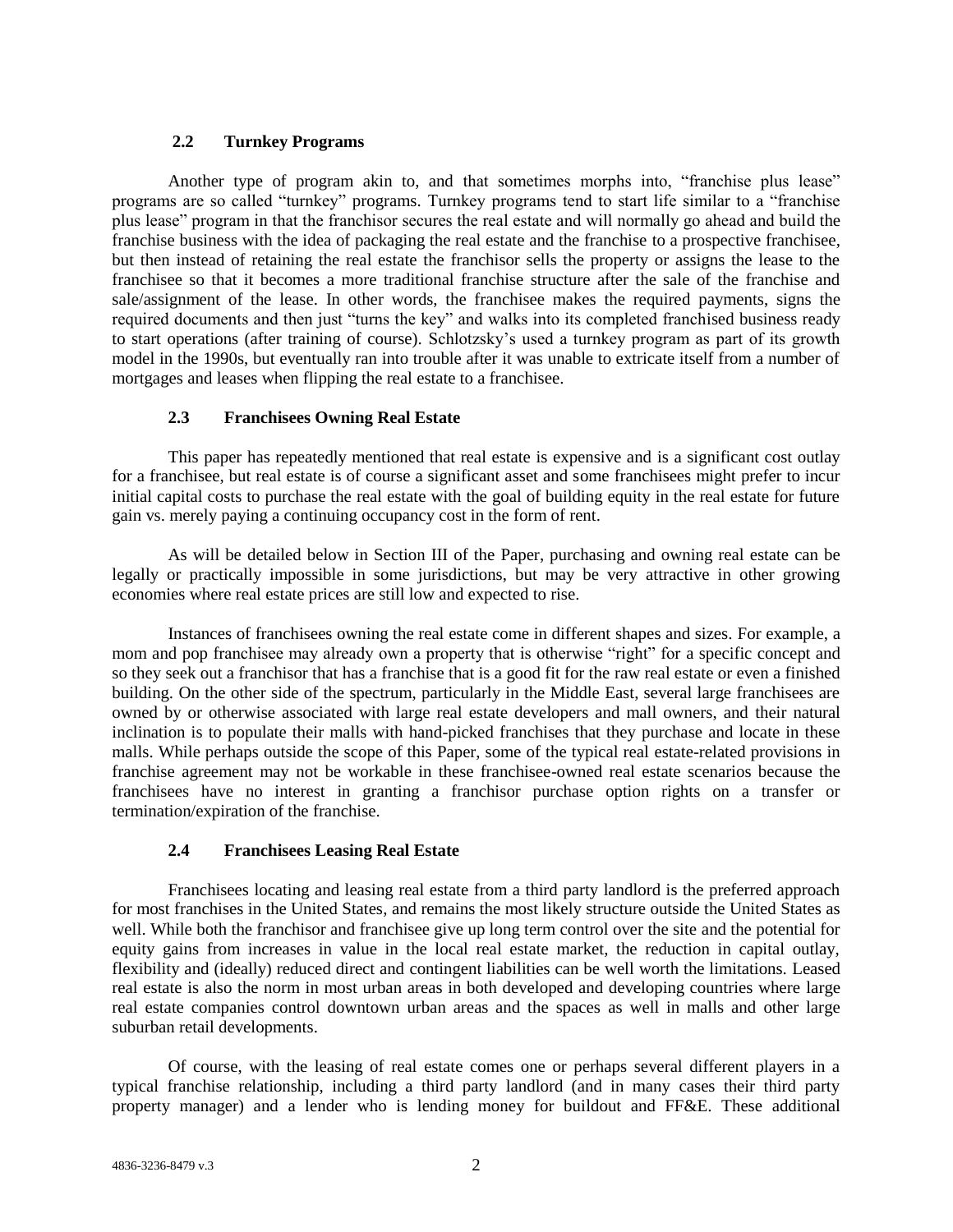relationships add to the complexity of structuring (and of course enforcing) a franchisor's rights with respect to the real estate in the context of a transfer or termination. Section 4 of this Paper delves into some of those complexities, and how franchisors in the United States and abroad sometimes deal with them.

# **3. Key Legal and Market Factors**

## **3.1 Availability of Real Estate Generally**

Real estate is an important factor in any business, including franchised businesses. In many countries, most of the commercial premises are leasehold estates.

Availability of such real estate at a strategic location is usually a concern, and therefore, real estate planning becomes a crucial element of a business. Real estate planning should focus on availability of suitable premises at a strategic location, duration of lease, termination and lock-in restrictions, local customs, and cost of leasing and maintenance of property.

# *(i) Urban vs. Suburban vs. Rural*

- *Urban.* In most countries, urban areas offer big business opportunities due to availability of a large population with high propensity to consume. Therefore, there is always a high demand for commercial real-estate compared to its supply. Thus, commercial properties are generally very expensive in urban areas.
- *Suburban.* The most important aspects of the suburbs are sub-divisions, shopping malls and a greater population density when compared to rural areas with the important determination being the specific footfall the franchise is looking at. Suburban areas tend to cost less than the urban areas, but in most cases, suburban areas also tend to have fewer footfalls than urban areas as well thereby lowering potential revenue.
- *Rural.* Rural areas are usually categorized by agrarian economy and isolated dwelling houses, which in itself make it a no-go area for business, unless the prime product of a franchise business is aimed at rural consumers. For example, setting up business in rural areas may be suitable for organizations that provide services or products to farmers. International franchising in rural areas may run the risk of being stuck in a desolate location with no demand for services or products being offered. Furthermore, the availability of commercial real estate in rural areas is generally scarce and may also vary from country-to-country. For example, in India, supply of developed commercial units is negligible due to lack of demand.

# *(ii) Nature of Commercial Property - Sales and Leasing*

- *Pricing.* The most perplexing issue associated with leasing of real estate is that the asking price is missing for most commercial listings. The reason behind this is that it is hard to quantify the exact price for commercial properties. Different locations offer different business value to different types of franchises. A commercial property may be more valuable to some while being much less valuable to others. For example, a location ideal for a food and beverage industry franchise may not be ideal for some other businesses.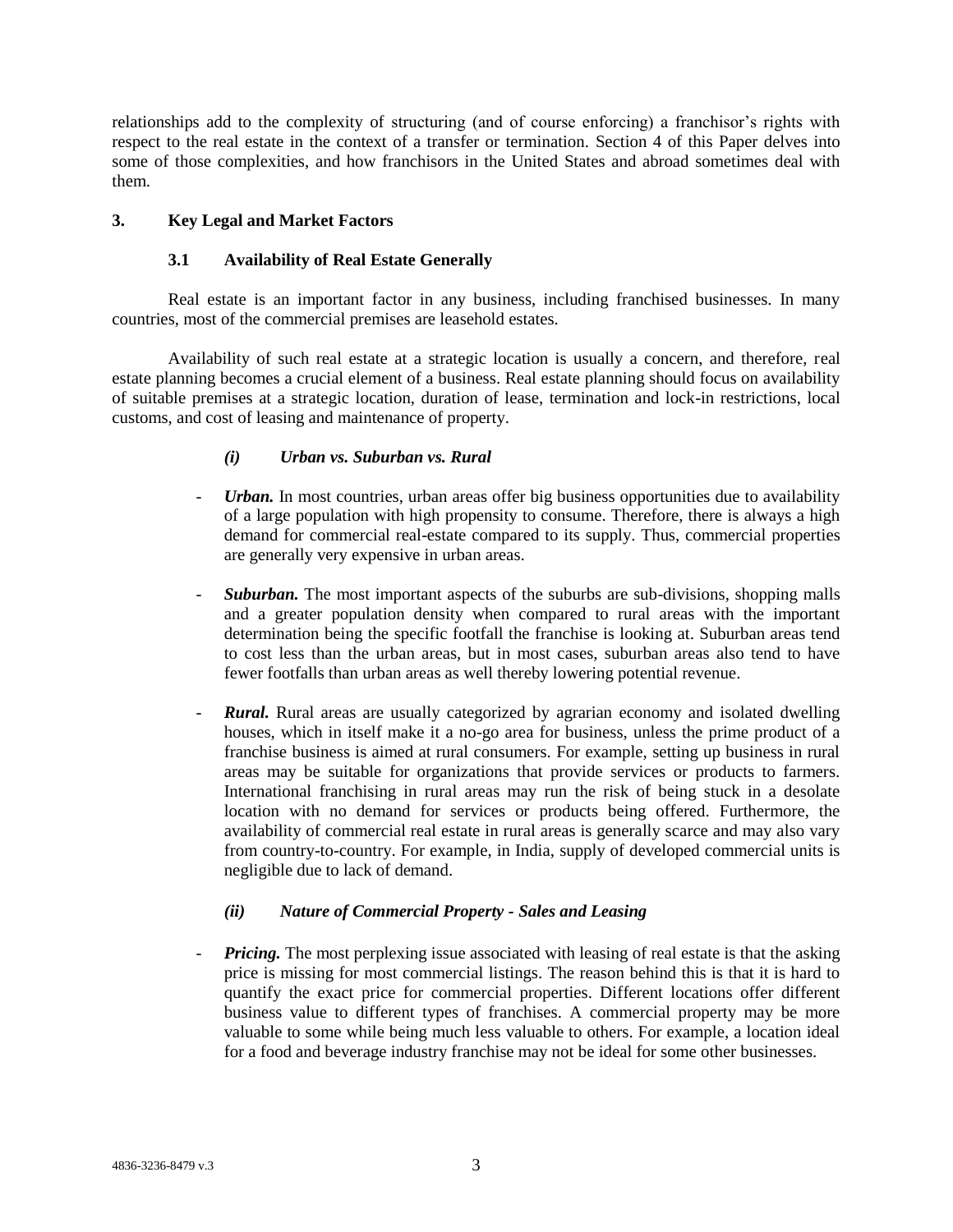Along with the location, commercial property transactions are often scarce and usually occur over years at a time as lessors tend to prefer long term leases. This ensures the lessor is guaranteed income over a long period of time and reduces the risk of major fluctuations in market rent. The lessor is also able to secure a security deposit which could be up to 6 months monthly rent. The average commercial lease is usually for 3- 15 years with lock-in periods varying from 6 months to 5 years.

In some jurisdictions, sellers do not mention the prices on the listings as they do not want to eliminate potential buyers who might be willing to bid higher than the asking price based on the location. Sellers prefer to negotiate and hence, franchises must factor in all issues in this regard prior to finalizing any commercial property for potential franchises.

- Capitalization Rate. The capitalization rate represents the value of the property and the income that it produces. The net operating income of the property divided by the asking price provides the capitalization rate in most cases. The capitalization rate helps a company assess the prospective gains that could be attracted from any possible location, thereby making it one of the most important factors at the time of finalizing the real estate locations for potential franchises.
- *Sales and Leasing.* The sale or lease document governs the possible types of permissible uses for the commercial properties. Prior to commencing negotiations for buying or leasing real estate, it is important to carry out due diligence on the proposed premises in order to ensure that the person or entity leasing a property has a title in the property as well as the right to lease the same for the intended business purpose.

The local customs and regulations with respect to sales and leasing of real estate in foreign countries is paramount. There might be specific compliances required. For example, in South Korea, the Commercial Building Lease Protection Act governs the lease of business premises and leasehold rights between landlords and tenants. The payment of a "premium" is a unique real estate custom in Korea. A "premium" is an amount of money that the new tenant pays the outgoing tenant in consideration for any tangible (e.g., interior construction and equipment) and intangible (e.g., goodwill from operating a particular business at the business premises) benefits that might be realized by the new tenant.<sup>1</sup> Franchisees must take into consideration country specific customs and restrictions relating to sale and lease of real-estate.

During negotiation for the terms and conditions of the sale or lease documents, there are a number of areas which must be negotiated with the potential seller/ lessor of the potential commercial property such as assignability, lock in period, rights of first refusal, renewal, etc.

# *(iii) Limitations on Residential Properties used for Commercial Purposes*

Local laws and customs may impose absolute or partial restrictions on use of residential properties for commercial purposes. The property could be affected by restrictive covenants that prohibit certain uses, and there could be an outright prohibition on business use. The title to the property (usually available for verification at public land registries) should have details of any such restrictions that would

<sup>1</sup> Terry Kim, Foreign Legal Counsel, Lee & Ko (South Korea)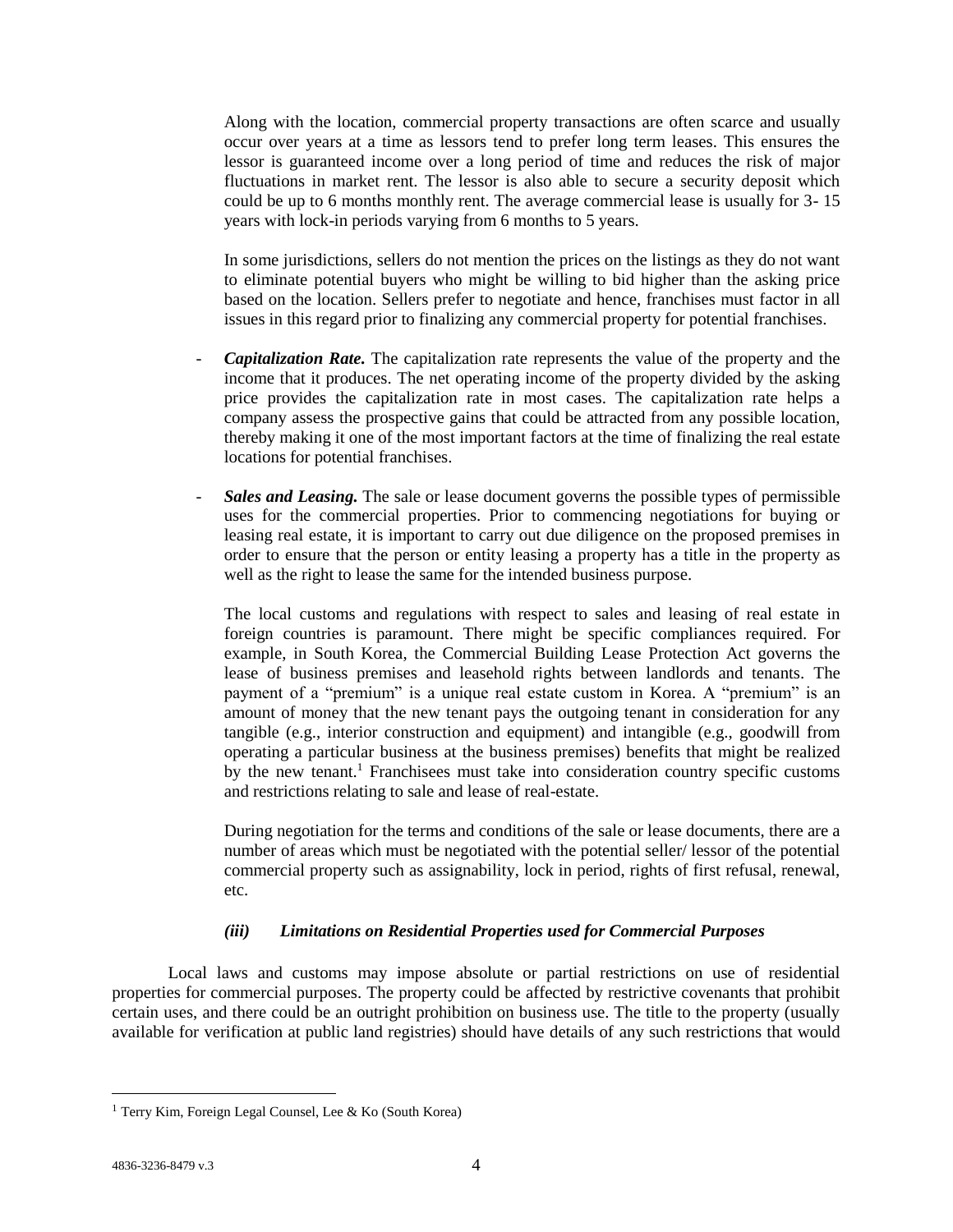apply and should be reviewed by local counsel engaged in certifying the title of real estate prior to taking any decision on the property.

In case there are no legal prohibitions for the use of residential property, human costs might arise such as nuisance which would lead to potential legal issues for the franchise. Hence, it is crucial to negotiate the lease or sale documents and to seek assistance from local counsel specializing in real estate laws.

## **3.2 Barriers to Purchasing and Owning Real Estate**

A number of countries bar foreign individuals or entities from directly owning real estate. Russia, India, Australia, Thailand, and some other countries in the European Union require formation of joint ventures with local partners, or a local subsidiary for purchase of real estate.

## *(i) State-owned Regimes*

In many jurisdictions, certain commercial estates are owned by the Government or its agencies. The Government may prescribe a certain additional set of rules to regulate the lease of such premises. Therefore, in addition to the existing local laws, regard should be had to such government specific regulations relating to leasing of property. For example, in the city of Noida in India, certain lands are provided on lease by a government agency named New Okhla Industrial Development Authority ("Noida"). The regulations of Noida require the lessee company to seek Noida's approval prior to changing the shareholders of the company. Such stringent regulations are unusual but cannot be ruled out.

The importance of understanding the type of real estate regime in a country is directly related to negotiations with the country's Government. It is common knowledge that Governments are typically hard to negotiate with and ideally, should be avoided wherever possible.

# *(ii) Local Ownership Requirements*

In some countries, only citizens or residents are allowed to purchase real estate. In such cases, franchisees may have to explore options of joint venture with a local partner or setting up of a subsidiary. Joint venture arrangement may lead to a multiple number of issues, such as sharing of equity with local business partner leading to local control of business. This could also result in misuse of technology and know-how of franchisors.

In cases where franchisors wish to opt for joint venture arrangement with a local business partner, the terms and conditions of the franchise arrangements should be framed after taking into the consideration, legal enforceability of such terms and conditions in the jurisdiction of franchisee.

# *(iii) Permitting and Licensing Requirements*

Different countries may have different registration and licensing requirements for carrying out day-to-day business. Such registrations and licenses may have to be obtained from tax, environment, labour and various other authorities. These license and permit requirements may also differ based on the nature of business that a franchise may be undertaking. For example, a prospective franchise in food and beverage industry, would require permissions from local health departments regarding the products and the physical locations.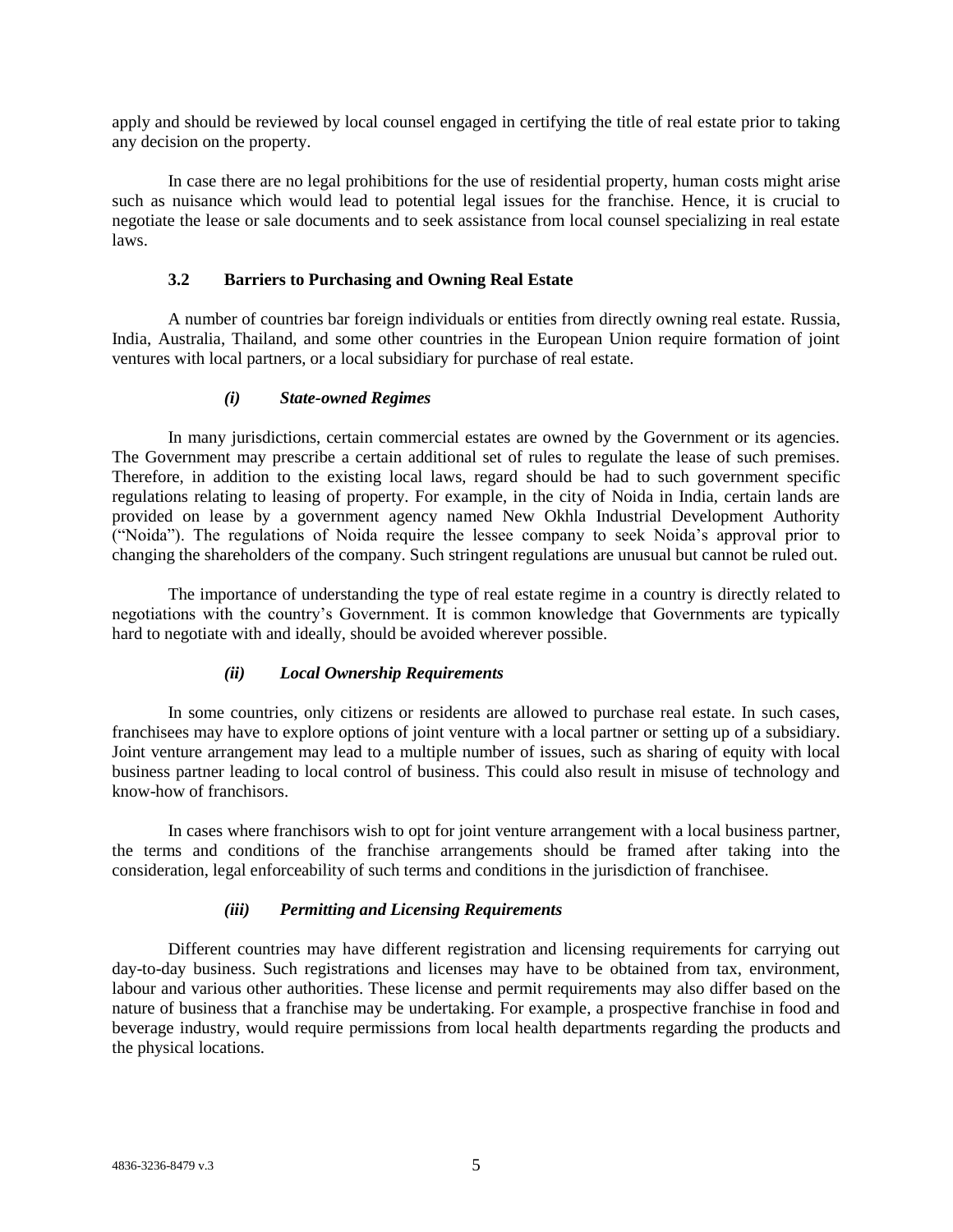Under employment related regulations, the franchise may be required to comply with requirements under labor law to register a premises where a franchised business operates from, and to register the details of the employees in that location.

Foreign franchises should ensure that franchise agreements make it obligatory for the local franchisees to obtain all such licenses and approvals, prior to commencement of franchise business. In some jurisdictions, securing appropriate licenses and approvals may take some time, and hence, this should be factored in while deciding on time-lines for commencement of business.

## *(iv) Foreign Direct Investment Requirements/Limitations*

The foreign exchange control regulations of each country provide a detailed prescription on the types of business entities that may be established by a foreign investors, entry routes for foreign investments, conditions relating to nature of business that can be undertaken by a company with foreign shareholders, cap on foreign investments, and certain other sector-specific conditions that may have to be followed by a foreign investor.

In most countries, companies with foreign shareholders are permitted to acquire real-estate required for carrying out business operations, such as for setting-up offices, stores, service centre, etc. However, there could be restrictions on such companies from undertaking business of real-estate trading. For example, in India a company with foreign shareholders may acquire real-estate for operating a restaurant business or for setting up of office, stores, etc. However, companies with foreign investments are not allowed to acquire real-estate for trading purposes.

## **3.3 Real Estate Leasing Norms**

As noted above, most franchisees lease their real estate from a third party. Internationally, there are certain differences in leasing norms from the United States and Canada that we have noted and discussed below.

# *(i) Key Money*

In the United States, most leases are tied to continuing rent. Tenants do not normally pay a premium or initial fee for the right or honor of leasing a particular property. If anything, they pay a rental deposit that they will receive back at the end of the lease term so long as they properly comply with the lease's post-termination obligations. That is not always the case internationally, where it can be commonplace in a number of countries for certain types of so called "key money" to be required as a condition to entering into the lease, especially for prime properties that might have multiple potential tenants vying for the right to lease the real estate.

Key money can be loosely defined as a payment made to a landlord or existing tenant at the outset of a new lease, but depending on where you are in the world, in reality key money is a form of bribe or graft to win the rights to a specific location. As detailed above in this Section, United States franchisors and other franchisors in developed countries like Canada, the UK and Australia that have implemented anti-corruption law must be very careful when it comes to key money. The authors are aware of one instance where a United States franchisor was embroiled in a key money-centric "scandal" and investigation involving its "fastest growing" international franchisee that seemed to always obtain the best sites and was making things quickly in a jurisdiction that was known for being able to secure sites and cut through red tape with such consistency and effectiveness.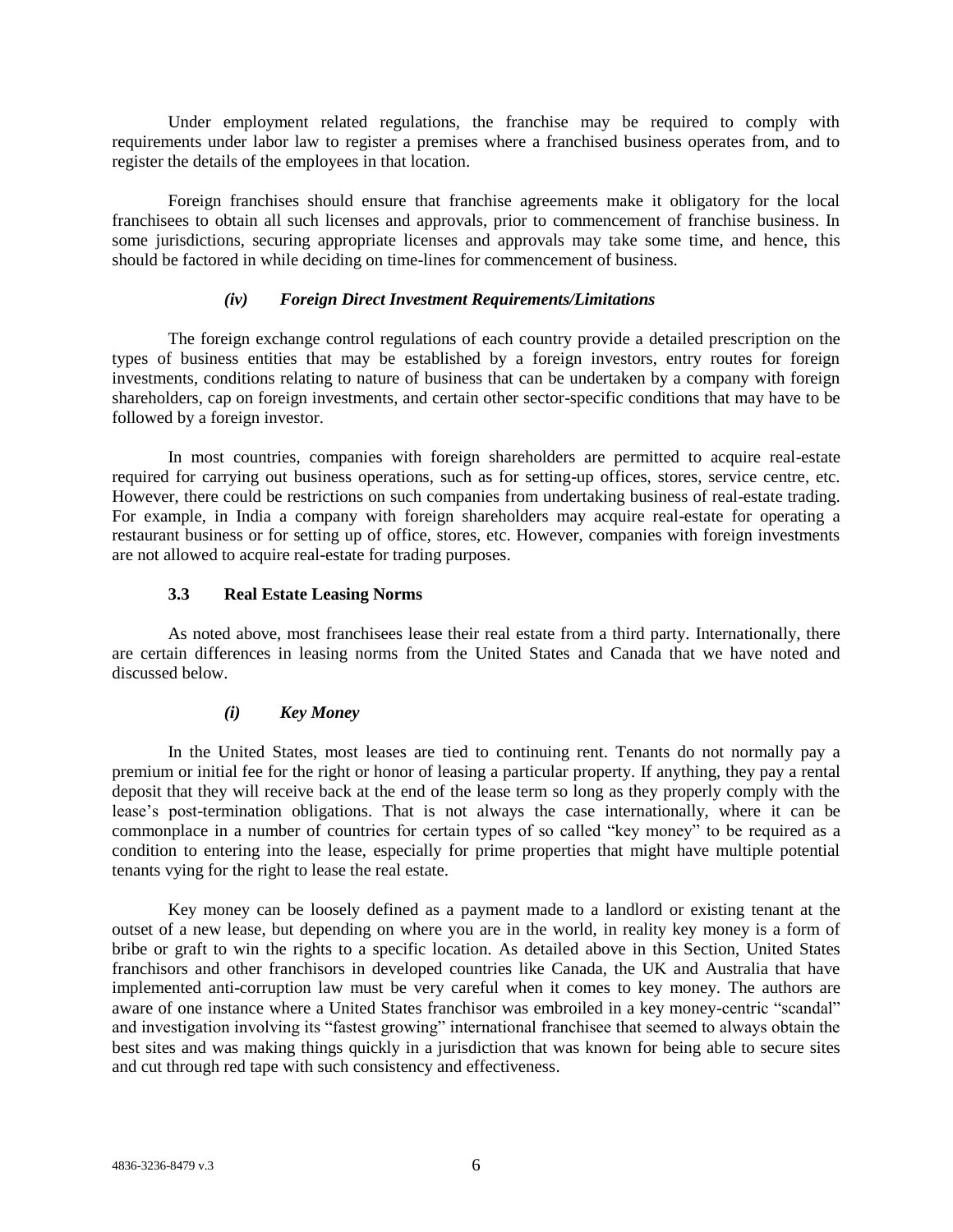#### *(ii) Lease Term Duration and Renewals*

Historically, lease terms in the United States were 10, 15 or even 20 years, with similar renewal periods. In certain cities or countries, lease terms can be significantly shorter. For instance, it is not uncommon for lease terms in crowded cities such as Hong Kong or Seoul to be for 2 to 3 years, and it is not uncommon for some fast food or smaller footprint franchisors to see their restaurants located in a large international city open and close (whether or not through an approved relocation process) as lease terms come up and other lease options come open. The authors are aware of several franchisors who routinely face frustration with master franchisees in certain countries whose master-affiliate and subfranchisee restaurant location lists always seem to be a moving target, and the response is always a vague reference to a lease expiration or great opportunity for a new location. While there can of course be opportunities for quicker expansion when lease terms are so short and leases come open so often, there are also negatives related to the likelihood of corners cut on the site buildout itself and brand and customer consistency.

### *(iii) Guarantors*

Many franchisors in the United States require personal or corporate parent guarantees from some or all of the direct or indirect owners of the franchisee, particular in lower investment franchises where the typical franchisee is a "mom and pop" enterprise operated through a newly created and lightly capitalized special purpose business entity. Real estate landlords outside the United States are no different, but the form of guaranty can take different forms and require different formalities. For instance, notary, witness or other similar requirements may apply, or there may be some additional security or underlying consideration for a guaranty.

When it comes to personal guarantees, it is fairly common in the United States for spouses to be required to sign personal guarantees even if not a direct owner or otherwise involved in the business. This is in part because many states have so called "community property" laws that provide that most property acquired during the marriage (except for gifts or inheritances) is owned jointly by both spouses and is divided upon divorce, annulment, or death. However, in some jurisdictions such as Latin America and the Middle East, it is both highly unusual and borderline offensive to expect a spouse to co-sign a personal guaranty. A number of United States franchisors have run into this road block when attempting to impart their United States-based policies and procedures into their international franchise programs.

### *(iv) Assignment*

Similar to franchise agreements, lease assignment and transfer provisions comes in all shapes and sizes, including in some cases being silent. In the United States, states still differ as to whether a contract that is silent regarding transfer or assignment can be transferred without the other parties' consent. In many cases, it depends on whether the contract is deemed a "personal services" contract in which the specific knowledge, expertise or ability of the particular party is crucial to the performance. Franchisors have been largely successful in claiming that franchise agreements are "personal services" contracts, but this is a harder position in real estate leases where concepts such as marks, systems, brand and goodwill are not so easily envisioned in the landlord/tenant relationship.

### *(v) Local Lease Registration Requirements/Norms*

It is fairly typical for leases and subleases to require some form of national or local governmental registration. Section 3.5 below includes a number of statements regarding international filing regimes.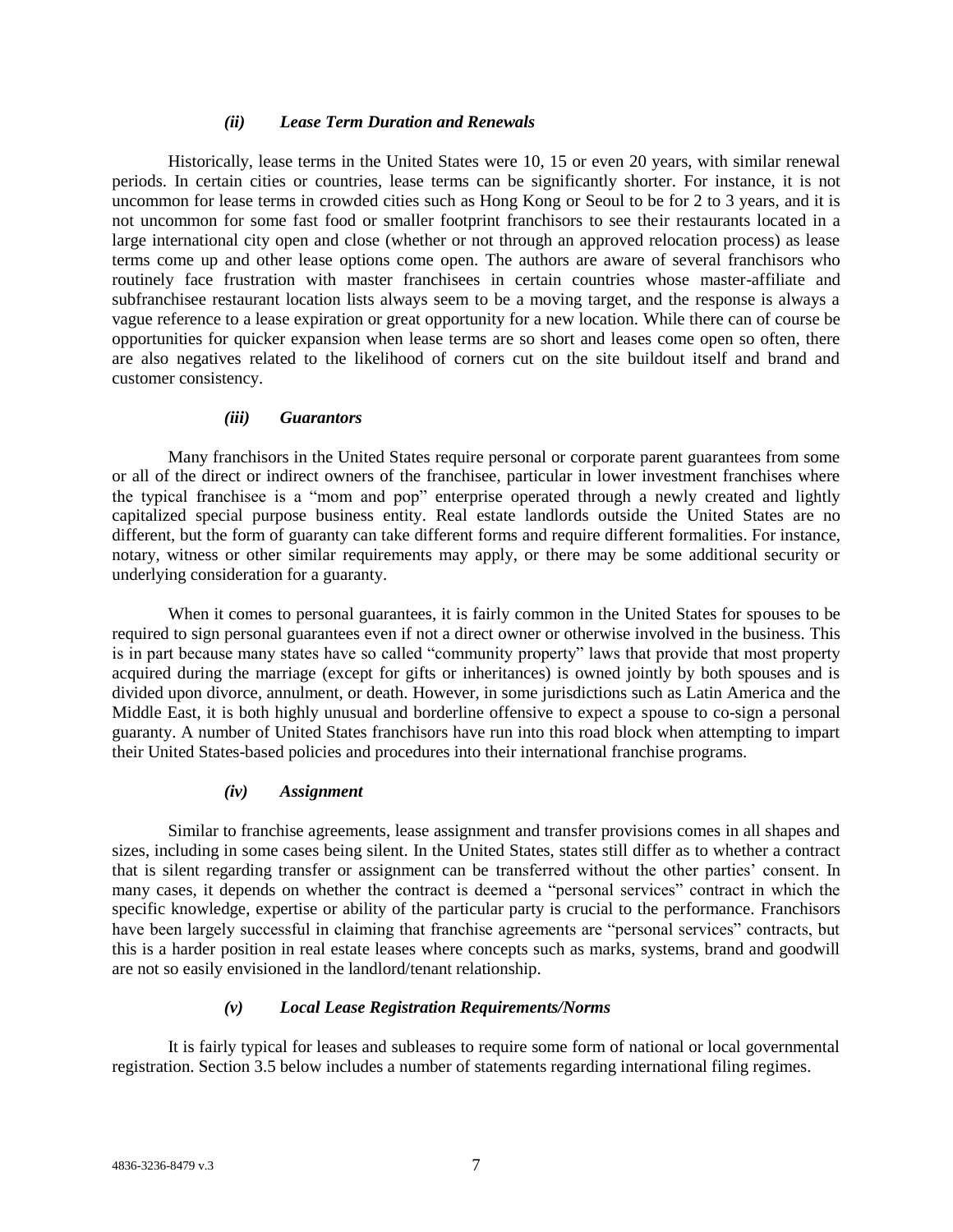### **3.4 Impact of Anti-Corruption and Bribery Laws**

Over the past few years, several governments in various countries have taken an interest in establishing anti-corruption regimes to curb multinational companies from conducting unethical business practices. It is very important for a franchisor to understand that their home country's anti-corruption regulations might also be attracted on local franchisee in foreign countries.

The United States of America introduced the Foreign Corrupt Practices Act (FCPA) in order to combat bribery by United States based companies working in other developing countries. The United Kingdom introduced the UK Bribery Act, 2010 in order to make a UK based company liable for corrupt acts committed by persons on behalf of that UK based company. Spain recently introduced the Sapin II, which criminalizes influence peddling, i.e. inducing a foreign public official to abuse his/her position or influence to obtain an undue advantage.

Some other examples of the anti-corruption laws around the world include the Africa Union Convention on Preventing and Combating Corruption (adopted in 2003), Germany's Law on Fighting Corruption which is aided by the Criminal Code and the Administrative Offences Act, Canada's Corruption of Foreign Public Officials Act and Brazil's Clean Company Act, 2014, and India's Prevention of Corruption Act.

Many countries around the world require real estate owners or lessees to obtain building occupancy permissions along with host of other clearances, such as fire clearances, and electrical and safety clearances in respect of a building. In many countries, these local licenses and registrations are usually the touch points and very hard to obtain without offering bribes to government officials, thereby making the proper acquisition of such licenses crucial for complying with various anti-bribery regulations.

Typically, a Franchisor-Franchisee relationship is on an arm's length basis, and this should reduce the liability of the franchisor. However, the liability cannot be extinguished completely. Regardless of liability, as franchising includes licensing the name of the company to a local entity, there is always a risk of bad reputation where the local franchisee engages in bribery.

Although there have not been any cases with respect to a franchisor being held accountable for the improper dealings of its franchisee, it is important to mention than in essence, most anti-corruption regulations do seem to envisage such vicarious liability. There are no reported enforcement cases under the United States FCPA, where the franchisor was held liable for the acts of the franchisee. However, from a bare reading of the FCPA, it does appear that a franchisor could be held liable for its overseas franchisee's actions.

Mostly, companies tend to view franchisees as different from other types of third party vendors, such as company sales representatives, agents, resellers or even joint venture (JV) partners, for the purposes of establishing FCPA liability. At the moment, a United States incorporated company's FCPA liability is curbed to third parties such as company sales representatives, agents, consultants, resellers or even joint venture (JV) partners. However, there is no guarantee such liability cannot be extended to the franchise relationship as well.

In the case of the United States FCPA, the determining factors for the relevant authorities to establish FCPA liability are primarily the franchisor's intent and the degree of control it exercises over the overseas franchisees' operations.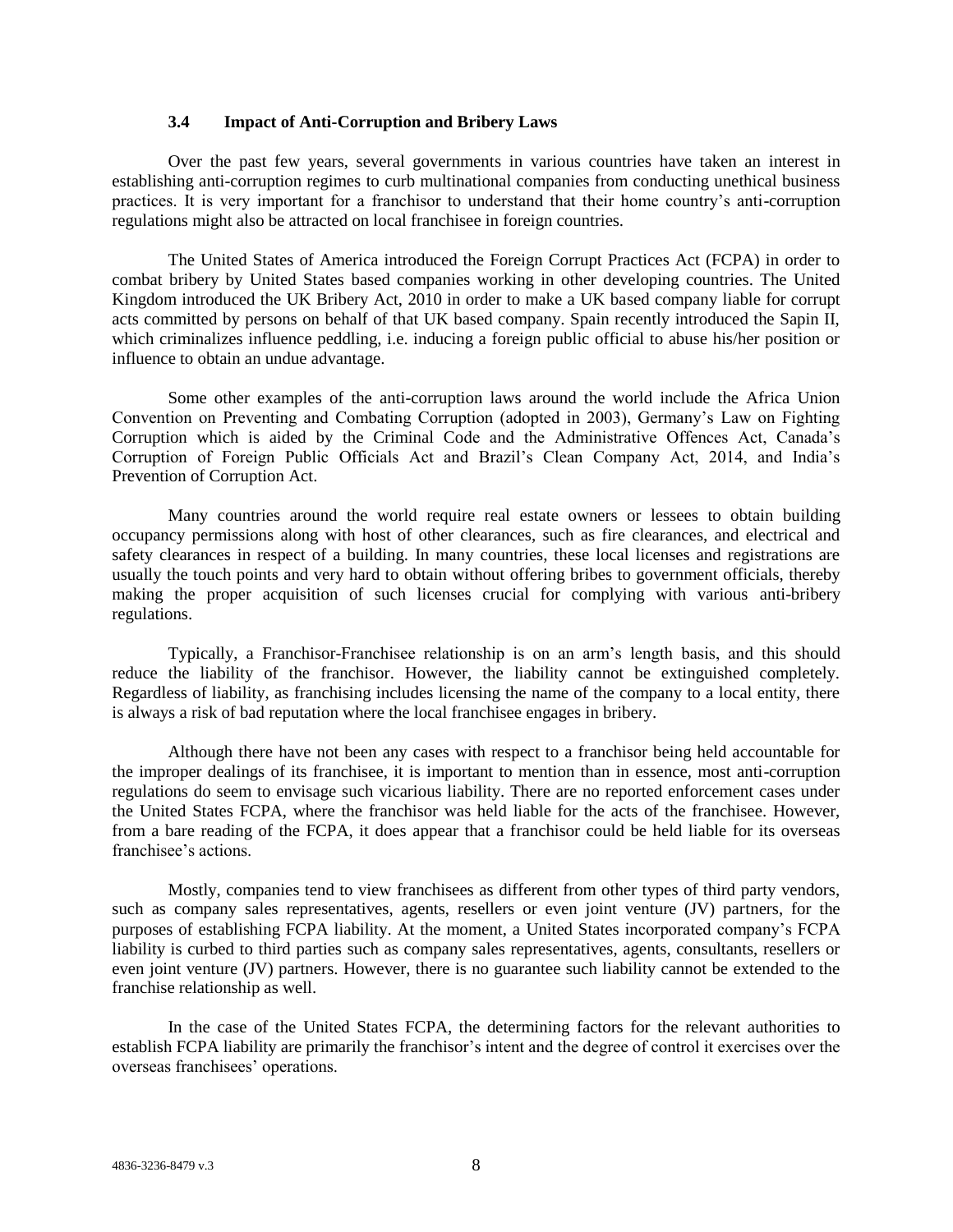Hence, this makes the requirements of anti-corruption and bribery related regulations to be included in the franchise agreements even more crucial with specific language to be inserted which clarifies completely the relationship between the parties and the onus of abiding by your own countries anti-corruption or bribery related legislation.

#### **3.5 Brief Survey of Key or Unique Real Estate Issues in Selected Jurisdictions**

The authors asked a number of franchise attorneys from around the world the same question and asked them to weigh in with a couple sentence or paragraph response. Below are the original question and the responses we received in alphabetical order along with each attorney's name and firm:

# **If you are advising a United States or other foreign franchisor entering your country for the first time, what would you tell them is the most unique or important law, rule or custom for them to consider when it comes to real estate issues in your country?**

Argentina - David Gurfinkel of Allende & Brea: Two particularly relevant real estate regulations in Argentina for foreign investors to consider are the Rural Lands Law 26,737, which limits the amount of rural land that can be owned by foreign individuals or companies, and Resolution 166/2009 from the Ministry of Domestic Affairs, which requires a special authorization (which is generally granted) for foreign individuals or companies to own, occupy or use in any way, land near the border.

Brazil - Cândida Ribeiro Caffé of Dannemann Siemsen Advogados: In Brazil, Lease Agreements are regulated by Federal Law nº 8,245/1991. In general terms, it is difficult to highlight the most important aspect, but if I had to select one I would say it is that, in Brazil, the amount paid for the sublease cannot exceed the amount paid for the lease, in principle. This is particularly important if a local master franchisor decides to enter into leases and subleases for the franchises outlets. Further, it is possible to include certain provisions in the lease agreement, as follows: (i) mandatory business activity: a clause prohibiting any change of the business activity to be conducted in the property by the tenant, which is very common for premises located inside malls, where the tenant mix is usually strong, and (ii) the right to assign the lease agreement: it is usually possible to include in the lease agreement the landlord's authorization to assign the lease to the franchisor or to another franchisee. However, this has to be negotiated on a case by case basis.

France (and Monaco) – Remi Delforge of DL Corporate & Regulatory: Franchisors entering or operating in France [and Monaco] should have in mind certain specific features of French tenancy laws. French tenancy laws offer protection to lessees under a commercial lease ("*bail commercial*"). Lessees of commercial property have an automatic right to the renewal of the lease in order to continue operating their business. In the event a landlord does not renew the lease upon its expiry, the landlord has to pay damages to the lessee/Franchisee. However, this automatic right of renewal is conditional upon the Franchisee owning the goodwill ("*fonds de commerce*"). If the Franchise Agreement states that the goodwill is owned by the Franchisor, there is a risk of loss of such automatic lease renewal right. For newly entered leases, this risk can be dealt with adequately in the lease through a waiver by the landlord, irrespective of the provisions on ownership of goodwill in the Franchise Agreement. If the Franchisor is purchasing a franchised system with existing leases, an assessment should be made of both leases and Franchise Agreements especially for flagship locations. This helps to assess lease terms and valuation of networks in a due diligence exercise and prevent undesired terminations of franchised locations in France (including French overseas territories as well as the Principality of Monaco).

Korea – Terry Kim of Lee & Ko: In Korea, the Commercial Building Lease Protection Act governs the lease of business premises and leasehold rights between landlords and tenants. Meanwhile, the payment of a "premium" is a unique real estate custom in Korea. A "premium" is an amount of money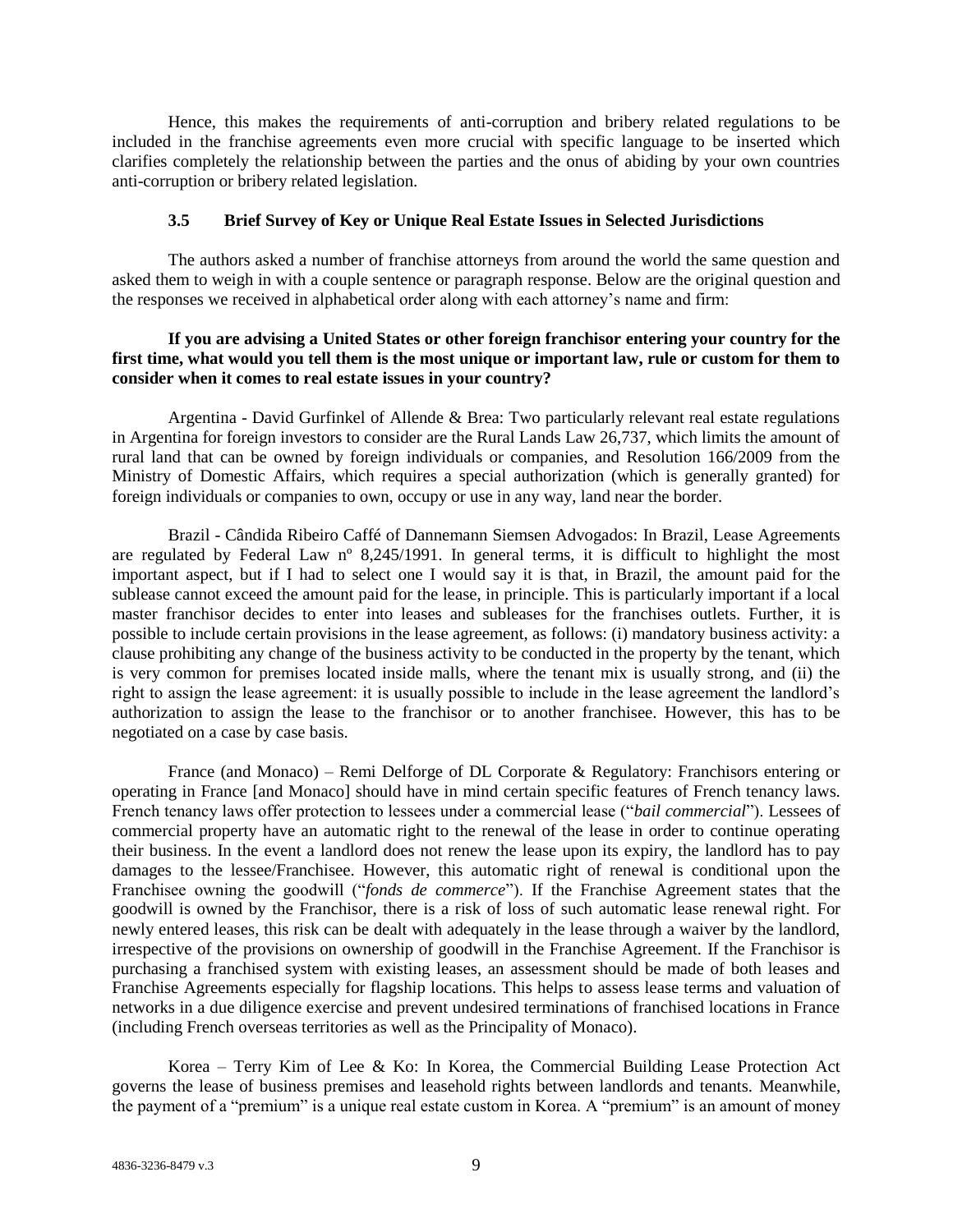that the new tenant pays the outgoing tenant in consideration for any tangible (e.g., interior construction and equipment) and intangible (e.g., goodwill from operating a particular business at the business premises) benefits that might be realized by the new tenant. Most franchisees take the "premium" – the "premium" that they must pay to secure the lease and the "premium" that they can recover later as outgoing tenants – into account when considering a lease of the desired business premises.

Malaysia - Adhuna Kamarul Ariffin of Messrs Bustaman: In Malaysia, real estate tenancy includes a lease (long term tenancy) and tenancy (short term tenancy). Under the National Land Code 1965 ("NLC"), every lease granted shall be for a term exceeding 3 years, where the maximum term for which the property can be leased is for a period of 99 years (if it relates to the whole of the property) or 30 years (if the party leases out only part of the property). Unlike a lease, a tenancy normally is created for a term not exceeding 3 years. To have a valid lease, it must be registered with the Land Authority using an instrument specified by the NLC whereas for a tenancy, there is no prescribed instrument specified by the NLC. Tenancy therefore is subject to mutual agreement (either in written or orally) between the landlord and tenant.

Panama – Jose Agustin Preciado M. of Fabrega Molino: Panamá has a unique centralized and reliable Public Registry System. The first thing you should advise your client when it comes to Real Estate issues is to conduct a search in the Public Registry to ascertain the standing of the property they are planning on buying or leasing. This search will reveal basic critical information such as ownership, liens, use restrictions, easements, measurements, etc…

Russia - Sergey Medvedev, PhD, LLM of Gorodissky & Partners: In the context of commercial real estate, no restrictions apply to foreign business entities holding a real estate interest or being the sublessors in real estate transactions. However, the following general restrictions may apply to foreign companies, including franchisors: (a) they may not own land or plots located alongside the national borders; however, they may lease land or plots located alongside the national borders; (b) they may not own agricultural land plots (this restriction applies to Russian companies in which over 50% of the equity capital belongs to foreigners); however, they may lease agricultural land plots; and (c) they may not enter into transactions which establish control over businesses of strategic importance (eg, aerospace, military and nuclear) without the prior permission or license from the government. Transfers of real estate ownership are subject to registration in the Unified State Register of Real Estate. Long-term leases (ie, one year or more) also require registration and are effective and enforceable against third parties as of the registration date.

Saudi Arabia – Chris Johnson of Al-Sharif Law Firm: One special issue is the reluctance of Saudi courts to issue injunctive relief, which in the case of real estate can make it difficult to obtain an order for an overstaying tenant to vacate the premises. If the tenant leaves while leaving his fixtures and personal property behind, the owner acts at its peril in removing these; some tenants have in such cases accused the owner of conversion of valuable property, hence the custom of seeking a court order for the police to remove and inventory personal property removed in such cases. Another issue involves sensitivities over posting names in prominent places that arguably refer to forbidden topics, hence the trademark name change from Church's Chicken to Texas Chicken. In the event of a franchise termination/transfer, it is unusual to see much cooperation between terminated and new franchisees, such as willingness to assign or transfer leases; terminations can be acrimonious and litigious, and local culture does not always accept the indignity of involuntary termination gracefully.

South Africa – Era Gunning ENSafrica: Franchisors should be aware of the fact that franchisees in South Africa are given special protection under the Consumer Protection Act, 2008 (even if the franchisee is a corporate). The franchise agreement must include prescribed information and address prescribed categories of information, including a description of the site or premises and location from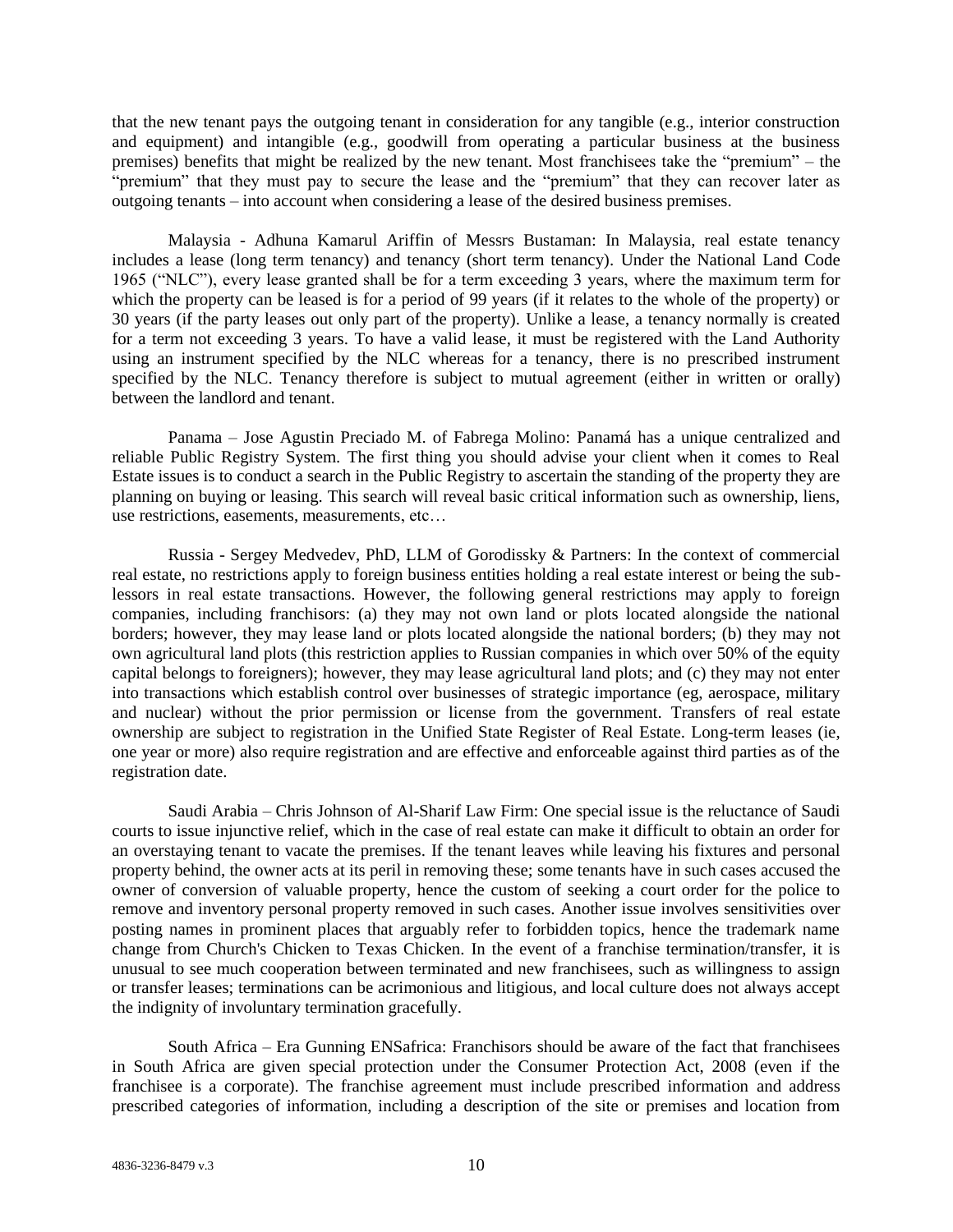which the franchisee is to conduct the franchise and the nature and extent of the franchisor's involvement or approval in the process of site selection.

Spain – Bárbara Sainz de Vicuña of Gómez-Acebo & Pombo Abogados, S. L. P.: There are no legal restrictions on foreign ownership of Spanish property. However, and only for statistics purposes, the General Office for Trade and Investments (Dirección General de Comercio e Inversiones) must be notified of all foreign investments in real estate for a value exceeding  $\epsilon$ 3,005,060.52 or those originated from a tax haven irrespective of its value. Transfer of a property typically takes place by means of a notarised deed (escritura pública). Once executed, the deed is filed for registration at the relevant Property Registry. Registration is not a requirement for the valid transfer of the property, but it is of paramount importance for the purchaser to be protected against third party rights not recorded at the Property Registry.

In 2013 Spain enacted a law offering non-EU residents the possibility to obtain a residence permit in Spain through investment in real estate with a value of at least  $\epsilon$ 500,000. This scheme is commonly known as the Spanish "Golden Visa".

# **4. Key Franchise Agreement Provisions and Issues**

Garnering substantial familiarity with structuring issues and the key legal and market forces in a targeted foreign jurisdiction are the underpinning of the terms and conditions upon which a franchisee/franchisor relationship will be contractually bound, particularly in the context of real estate. Generally speaking, it is sensible to conclude that a franchisor will desire to have a significant amount of latitude when it comes to the providence of the real estate brandishing its flag. The extent to which the terms and conditions of the franchise agreement are able to accomplish generous latitude will be dictated by the enforceability of certain provisions under local law, as well as the commonality and acceptance of the franchisor's desired level of control. A sampling of countries with largely mature economic climates proves that, while customary baselines exist, such as the routine use of leasehold interests, there are many local nuances that preclude a franchisor from remaining in compliance with the local laws while exercising its reservation of rights in connection with transfers, purchase and assignment rights, subordination, collateral assignment, and self-help.

# **4.1 Transfers/Rights of First Refusal**

Ideally, a franchisor will want to reserve the right to approve a proposed transferee and, if rejected, have the option to exercise a Right of First Refusal ("ROFR") that would allow the franchisor to substitute itself as the transferee in a transaction. These are commonplace provisions that should never be excluded if incorporation is legally possible due to the amount of control the franchisor gains.

Fortunately, in most countries, the right of a franchisor to approve a transfer is widely recognized as an enforceable provision of a franchise agreement and/or by way of ancillary documents such as deeds, powers of attorney, organizational documents or a pledge of shares, each of which incorporate the substantive terms and conditions of any applicable transfer restrictions. The vast majority of countries require that the transfer restrictions imposed be reasonable. Generally speaking, restrictions recognized as "reasonable" are failure to meet selection criteria, non-payment by current franchisee or other outstanding breach, and the creditworthiness and/or financial wherewithal of transferee. In some countries, such as China, any proposed transfer of ownership must, by law<sup>2</sup> have the consent of the franchisor. Despite being codified however, Chinese law does not deem a transfer of ownership an assignment of the franchise agreement, therefore making it important that transfer restrictions always be expressly

<sup>2</sup> Commercial Franchise Administration Reb. Ord. 485 (2007)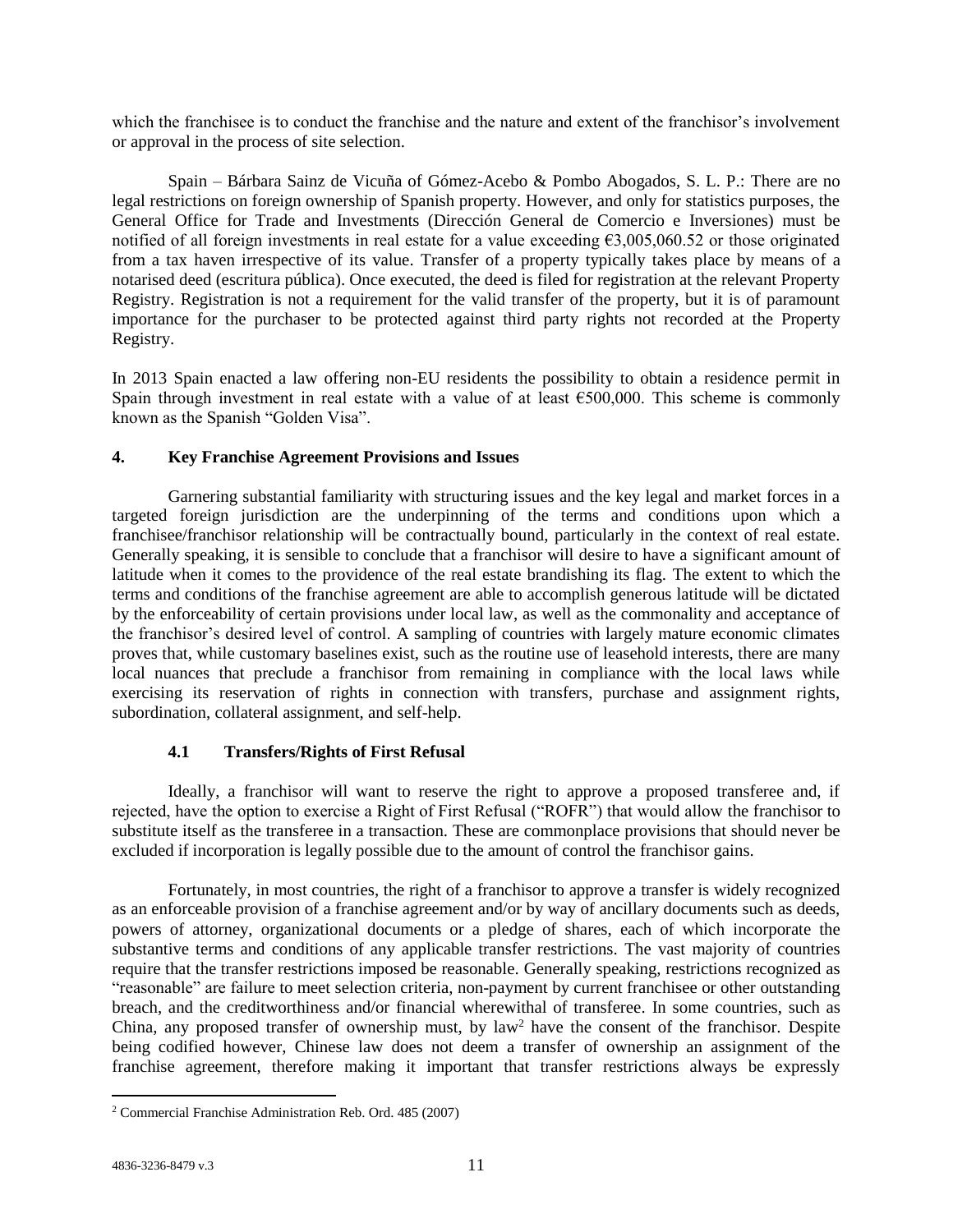memorialized in the franchise agreement. When memorializing transfer restrictions in any country, special attention should be given to regulations in that regard. There are several countries that confine a franchisor's determination with regard to a transfer to a prescribed list of factors and/or have very protective competition laws with broad definitions of "trade restraint" that could interpret certain transfer restrictions as an interference with a franchisee's freedom to market and profit from the sale of its business.

Similar to transfer restrictions, ROFRs are also generally accepted, but with considerable complexity. Unlike transfer restrictions, which are for the most part "boilerplate," ROFRs require the drafter to take into careful consideration the reality of how local law dictates the right be exercised and, perhaps more important, the consequences of exercising that right. For instance, in master franchise or sub-franchisor models, subordination of ROFR rights may be best and the ROFR should embody protective provisions in that regard. In countries where Wholly Foreign Owned Entities ("WFOE") are used to control premises, laws requiring that a resident director or agent be identified to regulators will require the ROFR to be inclusive of additional restrictions and governing terms applicable to the involvement of such third-parties. In other instances, franchisors are rightfully urged to form other types of resident entities wherein a substantial part of that entity is comprised of resident investors; again requiring additional language addressing such a relationship. In Australia and the UK, the traditional ROFR is commonplace with little complexity and tripartite agreements between the franchisor, franchisee and landlord are not unusual. In contrast, due to the challenging hurdles presented by Indian law<sup>3</sup> and the necessity to obtain approval from the Reserve Bank of India for long-term real estate interests, ROFRs in India are typically reserved for only the most desirous of locations that can be quickly resold. Unique drafting is required in that regard, as well as the requirement that a power of attorney granting authorization to manage the various formalities involved in selling the premises, which is required pursuant to the Stamp Act<sup>1</sup>. In China, while a ROFR is generally enforceable, particularly by a WFOE, rampant urban redevelopment makes it sensible for the franchise agreement to also take into consideration a scenario in which the property used by the franchised business will be forcibly redeveloped, thus making provisions governing relocation of primary importance. Lastly, in some countries, especially those in East Asia as a result of Anti-Dominant Party legislation, acknowledgment and agreement that provisions of the ROFR are not anti-competitive or an abuse of power may be appropriate, although disclaimers in this regard are generally frowned upon.

# **4.2 Purchase and Assignment Rights on Termination/Expiration**

Most of the manners and methods of premise control exercised or reserved by franchisors in pursuit of transfer restrictions and ROFRs can be readily applied toward purchase and assignment rights on termination or expiration of a franchise agreement. As the franchisor and franchisee navigate the conclusion of their relationship, the franchisor's ability to either continue operating the franchised location under its own umbrella or assign the location to a new franchisee pivots on, not only the existence of a well drafted ROFR and other ancillary documents, such as a tripartite agreement, a collateral assignment of lease, and/or a deed restriction (an "Option Deed' in the UK), but also the rights granted to franchisees by local law in the context of a termination or expiration.

Presuming the termination or non-renewal of a franchise is allowed by law, which in many countries it is not unless good cause exists, post-termination provisions that govern a broad range of possible scenarios are essential. For instance, in Australia the franchisor's ROFR upon termination should take into account the method by which goodwill is valued. In Australia, if a franchisee is not offered compensation for the value of goodwill, or the compensation offered is nominal or not genuine, the

<sup>3</sup> Foreign Exchange Management Act (1999); Foreign Direct Investment Act (1999); Indian Stamp Act (1899); Competition Act, Sect 3 (2002); Indian Contract Act (1872); Transfer of Property Act (1882)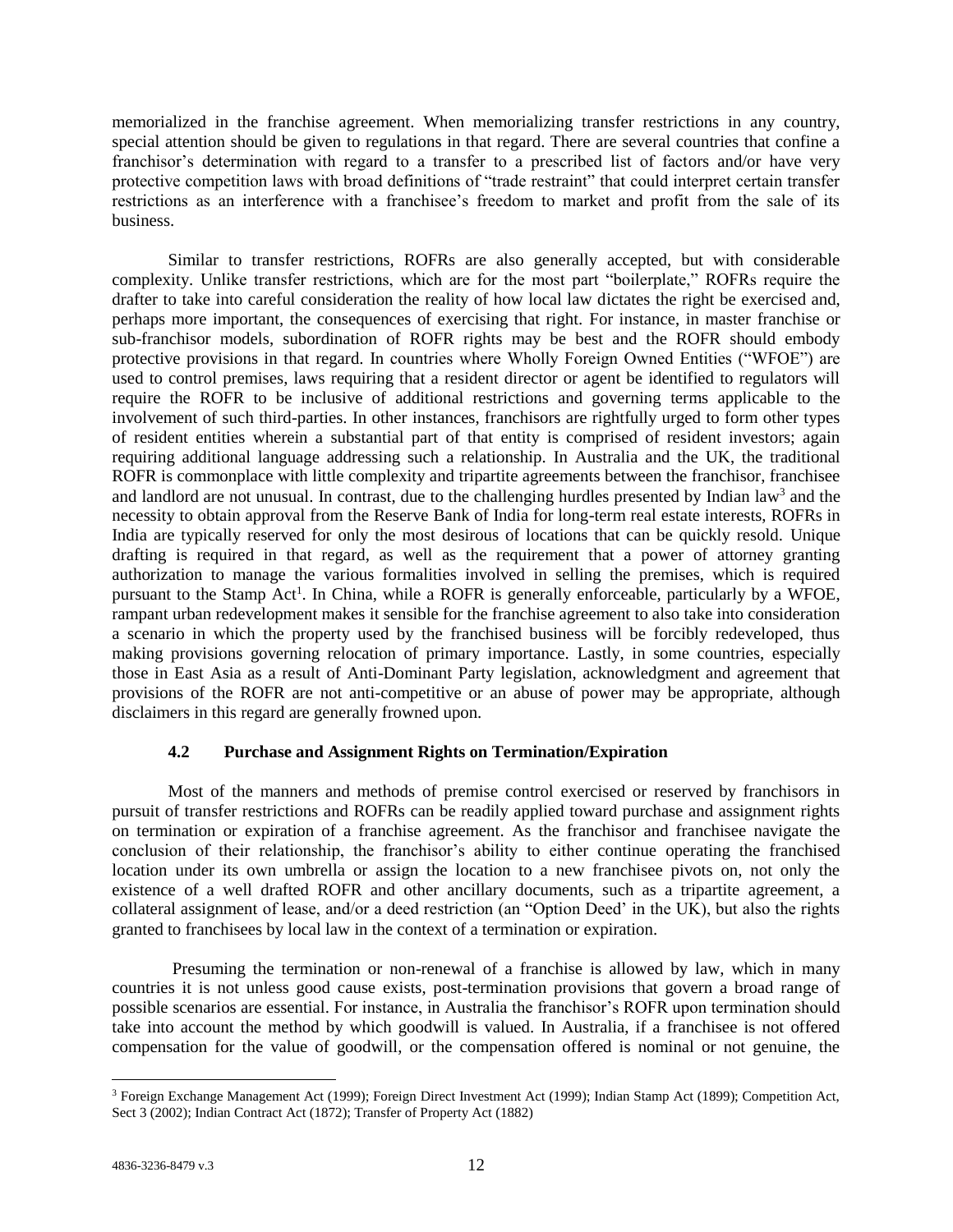franchisor may not terminate the relationship if the franchisee is otherwise compliant and wants to remain in the system. Similarly, in the UK and India, as well as many other countries, the likelihood of a legal challenge for compensation relating to the shortened return-on-investment period may necessarily put the chill on any anticipated purchase or assignment. Agreeing upon valuation in advance can mitigate this. In China, the franchisor's right to purchase and/or assign a location upon termination should take into account the amount of time it will require the franchisor to form a WFOE. Without a WFOE, foreign franchisors do not have purchase rights in China, which makes the ability to extend the time period within which the franchisor must exercise its rights essential to accommodate the organization of a WFOE if one does not already exist.

In addition to an ROFR and/or right of assignment, it is advisable that the franchisor take into consideration what happens to the real estate, and the operation of the business, if the franchisee contests the termination. A preliminary injunction pending trial on the merits could significantly delay the eventual conclusion of the relationship and atrophy of goodwill and potential future performance is likely. In that regard, a Collateral Assignment of Lease (discussed in more detail below), whereby the landlord is obligated to assign the lease upon the termination of the franchise agreement, is an excellent avenue by which the franchisor can gain control of the premises. Adequate fallback provisions in the franchise agreement should also exist to accommodate for a scenario in which the Collateral Assignment of Lease is either non-existent or inadequate. These provisions include a requirement that the franchisor be allowed to manage or appoint management for the premises pending adjudication and/or taking a first priority security interest in the franchisee's assets. The more options a franchisor has that allow for control over aspects of the business, the better chance the franchisor has of protecting its goodwill and the ongoing performance of the franchised location.

# **4.3. Lender Subordination Requirements**

Bearing many resemblances to a Collateral Assignment (discussed below), and called by a variety of names including Subordination Non-Disturbance Agreement ("SNDA"), "tri-party" agreements or, more common in the hotel industry, "comfort" letters, these each provide that the lender may cause the franchise agreement to be retained after loan default, including through foreclosure or bankruptcy. Some will be recorded as interests in real property; others will be unsecured letter agreements. While a franchisor has little, if any, ability to negotiate a lender's demand for first priority, there are certain rights the franchisor should retain to protect its interest in a franchise location. Namely:

- Default notification requirements by the franchisor and the lender;
- The lender's rights should be contingent upon triggering events such as, loan default or loss of possession;
- The lender should acknowledge and agree to the franchisor's right to "step-in" and manage or assign the franchised location;
- Step-in rights should be contingent only on payments moving forward; not bringing the loan current;
- Lender "step-in" rights should require that the lender (i) agree to keep payments due to the franchisor current, (ii) cure any outstanding default; and (iii) obtain the franchisor's approval of management;
- The conditions upon which the lender may assign the franchise agreement should be clearly spelled out and closely mirror the transfer restrictions in the franchise agreement;
- Each of franchisor's rights should expressly apply to any trustee or receiver in the event of insolvency or foreclosure;
- Franchisor should expressly require the lender to acknowledge that franchisor (i) does not endorse, approve, recommend or otherwise concur with the financing arrangement, (ii) is not guaranteeing or providing any assurance that the franchisee is of good character or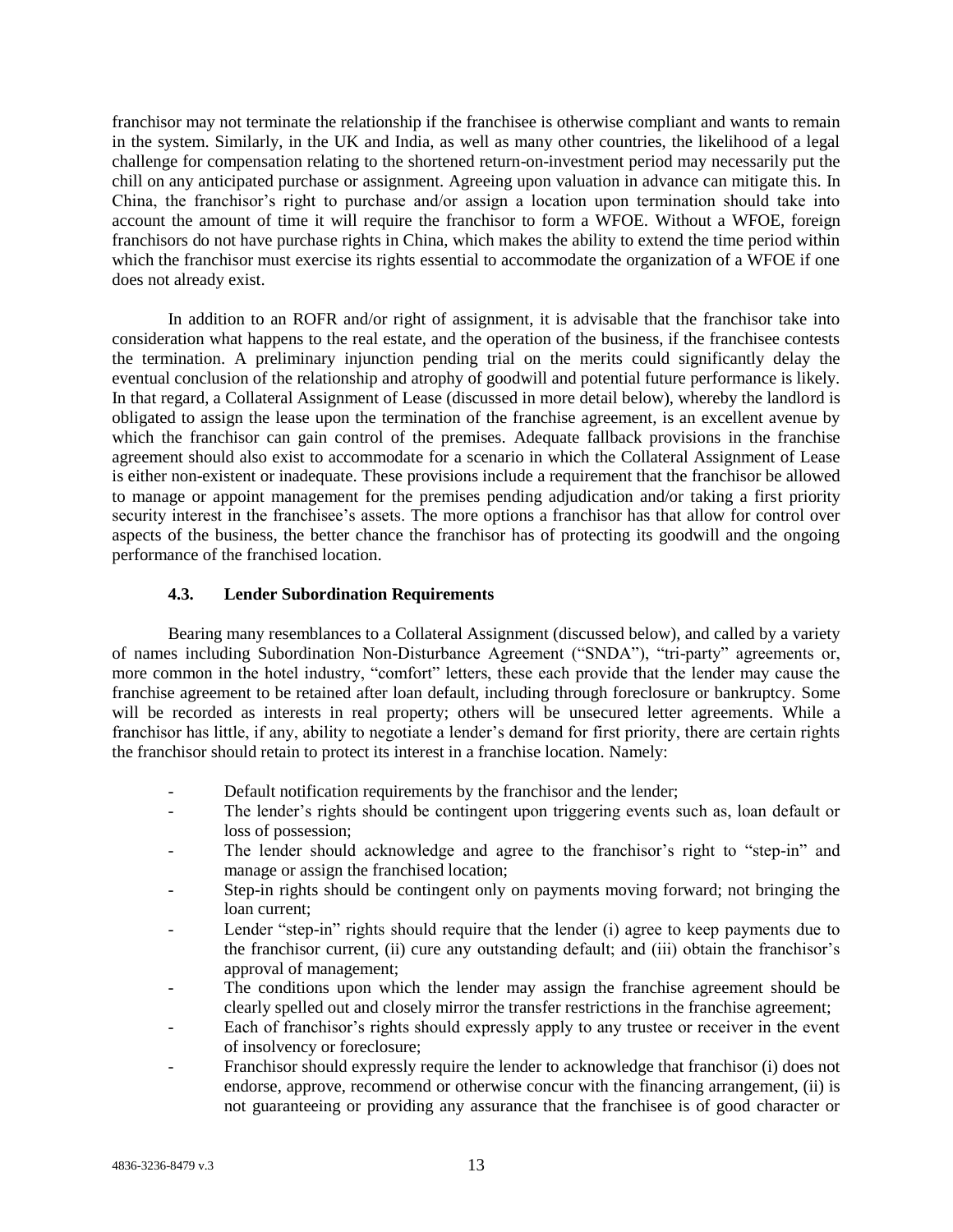reputation, or in a financial position to repay the debt, (iii) has not provided any financial projections to the lender, and (iv) has not made any representation or warranty or intervened or supported franchisee in any manner that caused lender to make a financing determination; and

- Automatic termination of the SNDA upon satisfaction of debt.

In addition, special attention should be given to local laws governing the validity of a disposition. For instance, in some countries, an additional provision providing for consideration in connection with the exchange between the franchisor and lender may be necessary. By way of example, in South Africa, the law provides that a subordination agreement could constitute a "voidable disposition" due to the lack of value exchanged between the parties<sup>4</sup>. Spain has a similar law<sup>5</sup>. To protect the franchisor's interest in the real property, knowing what local laws may void a disposition based upon any factors and adjusting the terms of the SNDA accordingly is imperative.

# **4.4 Collateral Assignments of Lease/Lease Riders**

Given the global popularity of leasing, Collateral Assignments of Lease or "Lease Riders" are of paramount importance to franchisors, lenders and landlords. Each of these parties has a vested interest in knowing the existence of defaults, retaining "step-in" rights, exercising secured interests and, while mutually distinctive in relevance to each party, preventing the often irreparable damage caused by a vacated space. From the franchisor's perspective, a Collateral Assignment or Rider should, at a minimum, modify the lease to accommodate:

- a term that is coterminous with the franchise agreement;
- exclusivity as to the franchised location and surrounding tenants (i.e. during the term, the location shall only be operated as an ABC branded location and no other competitive business may be located in the shopping center);
- an acknowledgement and agreement by the landlord that the lease may be assigned to the franchisor or its designee, provided that the franchisor or its designee execute such documents evidencing its agreement to keep and perform, or cause to be kept or performed, all of the obligations of the tenant (franchisee) arising under the lease from and after the time of such assignment;
- an acknowledgement and agreement by the landlord that the franchisor (or its designee) shall not be responsible for any of the tenant's (franchisee's) debts or obligations to the landlord incurred before the date of the assumption;
- a waiver by the landlord of any administrative, assignment, or transfer fee that the lease may otherwise require following an assignment or assumption;
- a provision requiring the landlord and the franchisor to provide one another with copies of all notices of default given to the franchisee;
- a requirement that the landlord sign and deliver to the franchisee or the franchisor, within a reasonable number of days after a request from the franchisee or the franchisor an estoppel certificate certifying that the lease is in full force and effect, is unmodified, or if modified, describing the modification and that there are no defaults under the lease, or if there are defaults claimed, describing the claimed defaults, the dates to which all rentals have been paid; and any other matters reasonably requested by the franchisee or the franchisor;
- the landlord's consent to the franchisee's use of the required colors, dimensions, signage and design for the franchised business;

<sup>4</sup> Section 26 of the Insolvency Act 24 of 1936

<sup>5</sup> Spanish Insolvency Act of 2003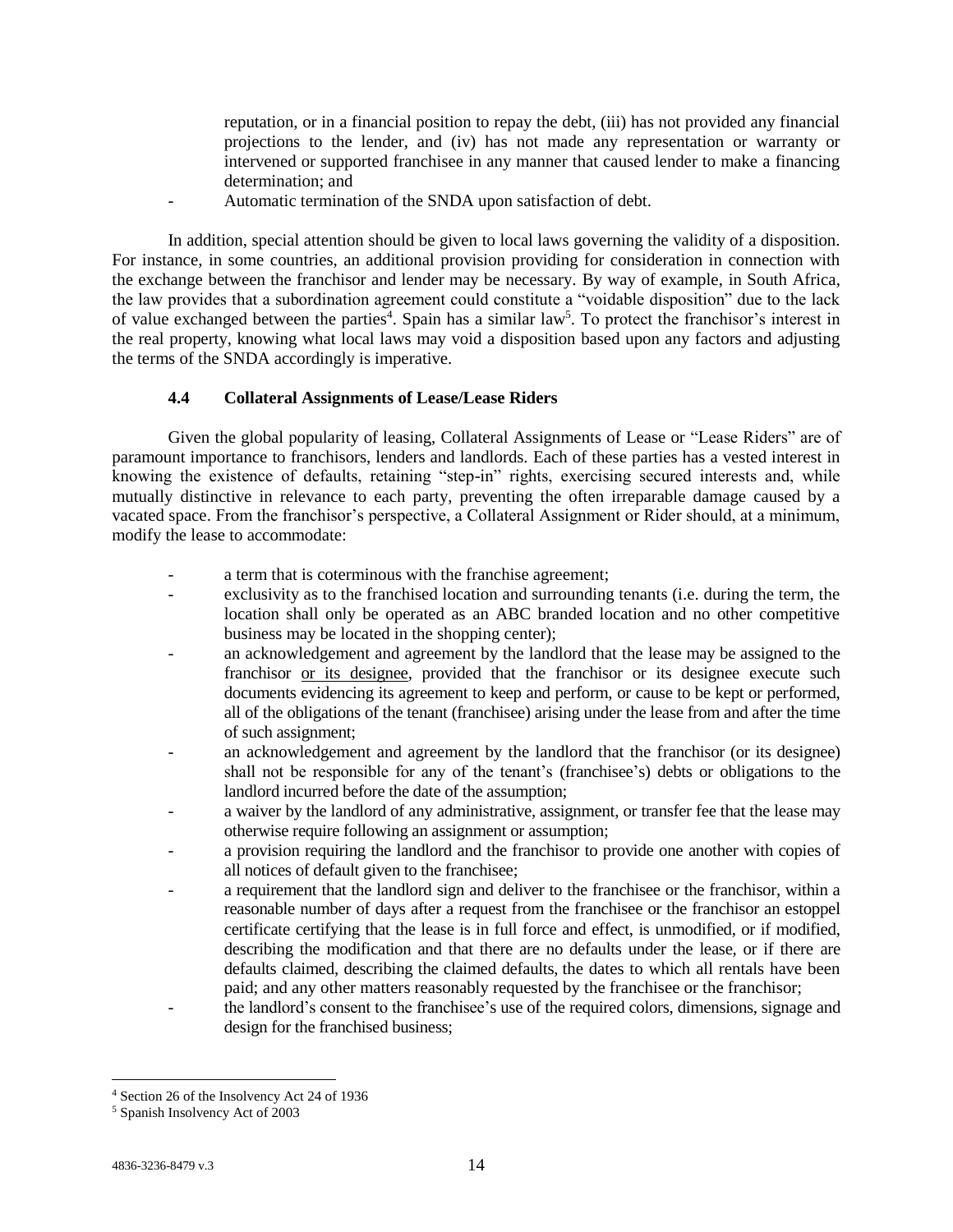- a provision prohibiting the franchisee from subletting or assigning (except to the franchisor or its designee) all or any part of the franchisee's occupancy rights under the lease;
- a provision prohibiting the franchisee from extending the term of the lease, or renewing the lease without the franchisor's prior written consent;
- an acknowledgement and agreement by the landlord that the franchisor or its appointed representatives have the right to enter the leased premises to make any modification necessary to protect the franchisor's trademarks or to cure any default under the franchise agreement or the lease; and
- an acknowledgement and agreement by the landlord that the franchisor shall have, at its option, an additional amount of time to cure any default under the lease by the franchisee after the cure period expires under the lease.

## **4.5 Self-Help Provisions**

"Self-help" remedies are those that a franchisor may be entitled to exercise without initiating legal action. The most common self-help remedies include termination of the franchise agreement and a subsequent exercise of the rights discussed above, those being the franchisor's ROFR and/or assignment rights. Exercising self-help remedies, while inexpensive and expeditious, is not without risk. Many countries have competition laws that prohibit abuse of a superior bargaining power that causes harm to another contracting party<sup>6</sup> and courts generally do not regard unilateral action by a party with greater bargaining power well. By exercising a self-help remedy, the franchisor runs the risk of being the target of a variety of claims such as (depending on the jurisdiction) breach of good faith and fair dealing, breach of fiduciary duty, breach of competition laws and allegations of discrimination and constructive termination, each of which may be accompanied by a demand for punitive and exemplary damages<sup>7</sup>. Before utilizing self-help in any dispute, a thorough analysis of local law and the popular temperature of the tribunal in that regard is fundamental.

### **4.6 Compliance with All Laws**

Provisions requiring compliance with all laws are generally "boilerplate" and commonplace, but should not be overlooked. While it may seem counterintuitive to presume that a ROFR may be disadvantageous to a franchisor, exercising a ROFR can be a gamble if the franchisee has not obtained and kept current business permits and licenses and operated the location in compliance with all laws related to such matters as health, safety, employment, consumer protection, etc… A franchisee's lack of compliance with laws can result in the deduction that taking control of the franchised location involves too much risk or is simply no longer an economically viable option. For that reason, special attention should be given to this clause that can often be a victim of presupposition as to adequacy. Taking into consideration not only a blanket provision requiring "compliance with all laws," but specifically listing matters such as, data protection, privacy, data security, actual or alleged fraud, Foreign Corrupt Practices, Anti-Bribery, sanitation and health, permits and licenses, and any acts, omissions, events or circumstances specific to the franchised business that would reasonably be expected to give rise to a violation of law, will help the franchisor enforce any violations of the franchisee that have the potential of making the exercise of an ROFR or assignment right undesirable.

## **5. Conclusion**

This paper has hopefully provided a brief insight into how real estate markets, leasing norms and strategies used to find and secure real estate can vary significantly from country to country around the

<sup>6</sup> American Bar Association Fundamentals of International Franchising - Richard M. Asbill and Steven M. Goldman (2001)

<sup>7</sup> Franchise Dispute Remedies – Steven H. Goldman (2005)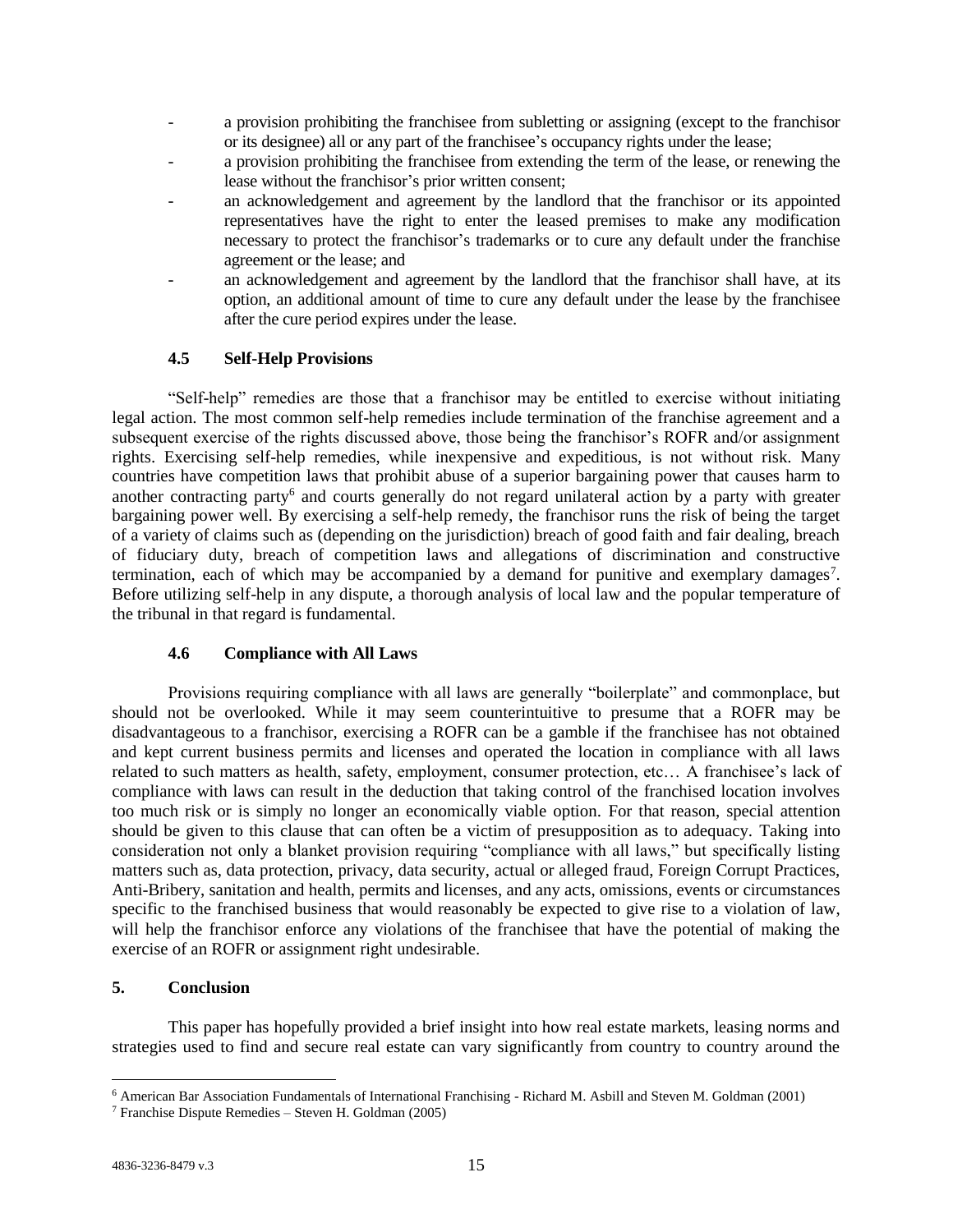world. There is of course no substitute to obtaining (and following) expert assistance in the country in which you are pursuing a transaction. In franchising, especially for foreign franchisors, real estate is not usually the main focus of legal review per se, but depending on the type of franchise concept and the nature of the interplay between real estate and the concept, the real estate can be almost as important from the legal point of view as it is for the business side of the franchise relationship.